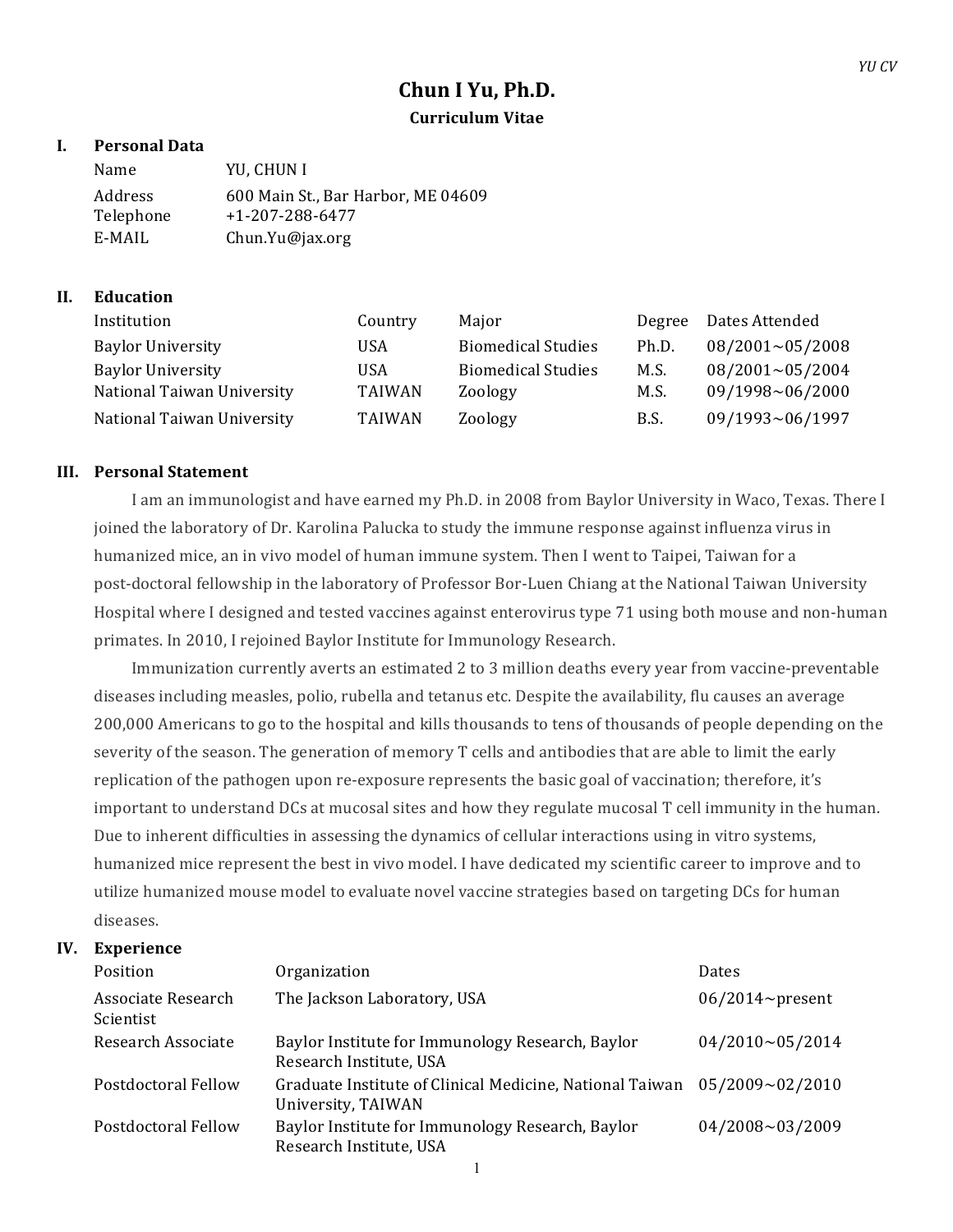| Research Assistant | Baylor Institute for Immunology Research, Baylor<br>Research Institute, USA                           | $05/2003 \sim 03/2008$ |
|--------------------|-------------------------------------------------------------------------------------------------------|------------------------|
| Research Assistant | Graduate Institute of Clinical Medicine, National Taiwan $08/2000 \sim 06/2001$<br>University, TAIWAN |                        |
| Research Assistant | Department of Zoology, National Taiwan University,<br><b>TAIWAN</b>                                   | 08/1997~07/1998        |

*YU CV*

#### **V. Honors/ Awards**

The Federation of Clinical Immunology Societies Scholarship to attend the annual meeting "FOCIS 2008" Boston, Massachusetts, USA (2008)

Keystone Symposia Scholarship to attend the Keystone Symposium "Immunological Intervention in Human Disease" Big Sky, Montana, USA (2007)

Excellent Thesis Award for graduate students of the Science College, National Taiwan University, TAIWAN (2000)

Scholarship offered by Foundation for the Advancement of Outstanding Scholarship, TAIWAN (1999)

### **VI. Academic activities**

Keystone Symposium, "Pathogenesis of Respiratory Viruses", Jan 19-24, 2014 in Keystone, Colorado, USA.

Yu, C. I., P. Metang, C. D. Becker, F. Marches, Y.Y. Wang, J. Banchereau, M. Merad, A. K. Palucka: Human

 $CD141+$  and  $CD1c+DCs$  differentially control  $CD4+T$  cell responses to influenza vaccine. Poster

Presentation

Cooperative Centers on Human Immunology (CCHI) Annual Meeting, Oct 24-25, 2013 in Bethesda, Maryland, USA.

Yu, C. I., C. D. Becker, F. Marches, A. Garcia-Sastre, J. Banchereau M. Merad, and A. K. Palucka: Humanized mice to study dendritic cell biology. Oral Presentation

Keystone Symposium, "Understanding Dendritic Cell Biology to Advance Disease Therapies", March 3-8, 2013 in Keystone, Colorado, USA.

Yu, C. I., C. D. Becker, F. Marches, Y.Y. Wang, A.J. Helft, M. Leboeuf, E. Anguiano, S. Pourpe, K. Goller, V. Pascual, J. Banchereau, M. Merad, A. K. Palucka: Human CD1c+ DCs drive the differentiation of CD103+ intraepithelial-like CD8+ T cells via TGF beta. Poster Presentation

Annual Meeting of The American Association of Immunologists, "Immunology 2012", May 4-8, 2012 in Boston, Massachusetts, USA.

Yu, C. I., C. D. Becker, F. Marches, A. Garcia-Sastre, J. Banchereau M. Merad, and A. K. Palucka: Human CD1 $c$ + DCs drive the differentiation of CD103+ intraepithelial CD8+ T cells via TGF beta. Oral and Poster Presentation

Cooperative Centers on Human Immunology (CCHI) Annual Meeting, Dec 13-14, 2011 in Alanta, Georgia, USA. Yu, C. I., C. D. Becker, F. Marches, A. Garcia-Sastre, J. Banchereau M. Merad, and A. K. Palucka: Lung BDCA-1+ DCs drive the differentiation of  $CD103+$  intraepithelial  $CD8+$  T cells in humanized mice. Poster Presentation

Annual Baylor Symposium and Workshop on Human Immunology and Biodefense, Oct 29, 2011 in Dallas,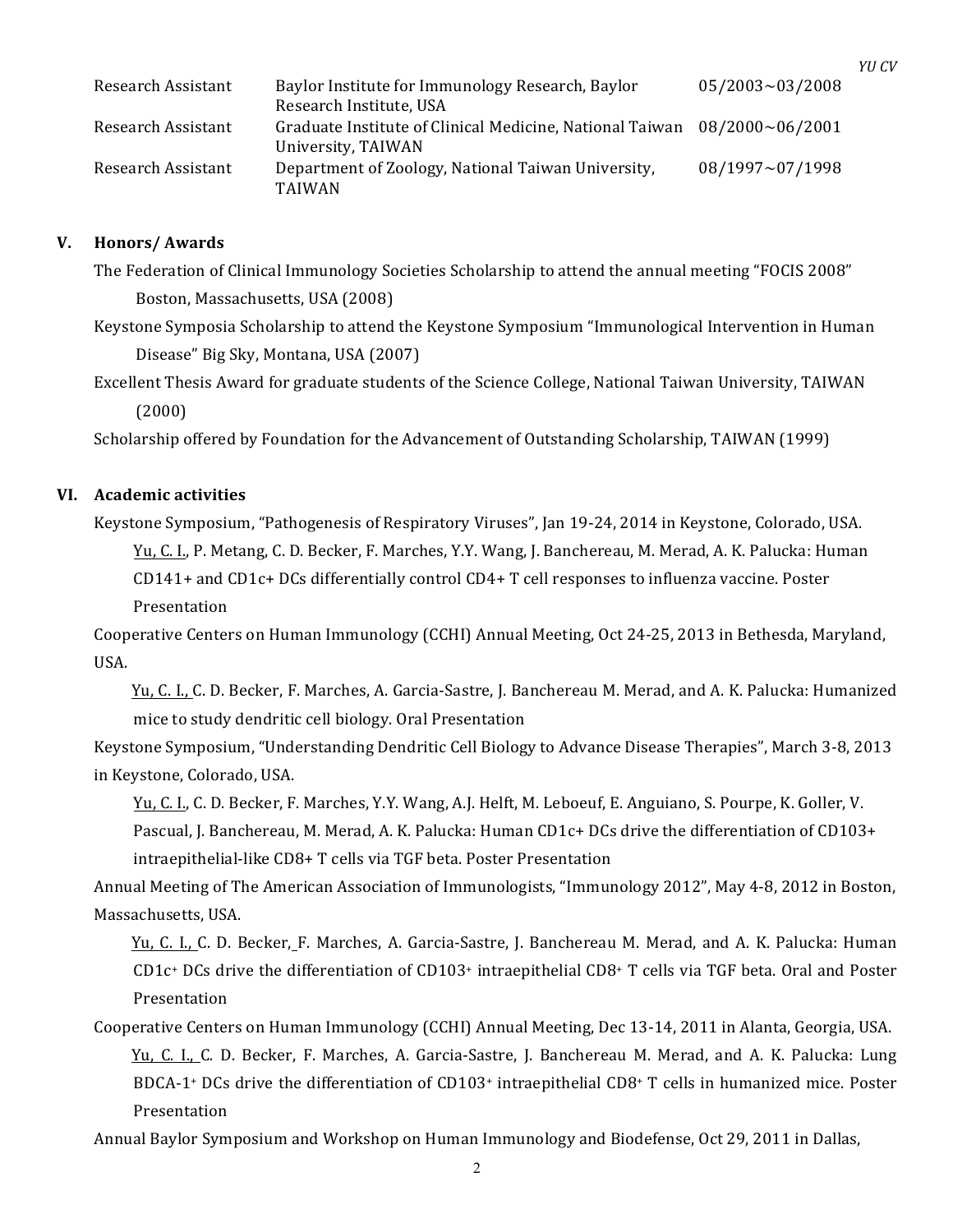Texas, USA.

Yu, C. I., C. D. Becker, F. Marches, A. Garcia-Sastre, J. Banchereau M. Merad, and A. K. Palucka: Lung BDCA-1+ DCs drive the differentiation of CD103+ intraepithelial CD8+ T cells in humanized mice. Poster Presentation

Keystone Symposium, "Dendritic Cells and the Initiation of Adaptive Immunity", February 12-17, 2011 in Santa Fe, New Mexico, USA.

Yu, C. I., C. D. Becker, F. Marches, A. Garcia-Sastre, J. Banchereau, M. Merad, and A. K. Palucka: The role of human lung dendritic cells in shaping T cell responses. Poster Presentation.

8<sup>th</sup> Annual Meeting of the Federation of Clinical Immunology Societies "FOCIS 2008", June 5-9, 2008 in Boston, Massachusetts, USA.

Yu, C. I., M. Gallegos, F. Marches, S. Zurawski, O. Ramilo, G. Zurawski, A. Garcia-Sastre, J. Banchereau and A.K. Palucka: Humanized Mice to Test Influenza Vaccines. Oral Presentation.

Annual Meeting of the American Association of Immunologists, "Experimental Biology 2008", April 5-9, 2008 in San Diego, California, USA.

Yu, C. I., M. Gallegos, F. Marches, S. Zurawski, O. Ramilo, G. Zurawski, A. Garcia-Sastre, J. Banchereau and A.K. Palucka: Cross-presentation of Influenza Virus Vaccine Antigens to CD8+ T Cells in Humanized Mice. Poster Presentation.

Keystone Symposium, " Immunological Intervention in Human Disease", January 6-11, 2007 in Big Sky, Montana, USA.

Yu, C. I., F. Marches, A. Pedroza, M. Gallegos, A. Garcia-Sastre, J. Banchereau and A.K. Palucka: Humice to Test Efficacy of Vaccines against Influenza Virus. Oral Presentation.

Annual Baylor Symposium and Workshop on Human Immunology and Biodefense, Nov 4-5, 2006 in Dallas, Texas, USA.

Yu, C. I., F. Marches, A. Pedroza, M. Gallegos, A. Garcia-Sastre, J. Banchereau and A.K. Palucka: Humice to Test Efficacy of Vaccines against Influenza Virus. Oral Presentation.

Annual Meeting of The American Association of Immunologists, "Immunology 2006", May 12-16, 2006 in Boston, Massachusetts, USA.

Yu, C. I., F. Marches, M. Gallegos, A. Garcia-Sastre, J. Banchereau and A.K. Palucka: Humice to Test Efficacy of Vaccines against Influenza Virus. Poster presentation.

Annual Baylor Symposium and Workshop on Human Immunology and Biodefense, Nov 30-31, 2005 in Dallas, Texas, USA.

Yu, C. I., F. Marches, M. Gallegos, A. Garcia-Sastre, J. Banchereau and A.K. Palucka: In Vivo Model of Influenza Virus Infection in Humouse. Oral Presentation.

4th Symposium on Disease in Asian Aquaculture, "Aquatic Animal Health for Sustainability", November 22-26, 1999 in Cebu, Philippines.

Yu, C. I. and Y. L. Song: Outbreaks of Taura syndrome in Pacific white shrimp (*Penaeus vannamei*) cultured in Taiwan. Poster Presentation.

Annual Symposium of Fisheries Society of Taiwan. December, 1997 in Pingtung, Taiwan.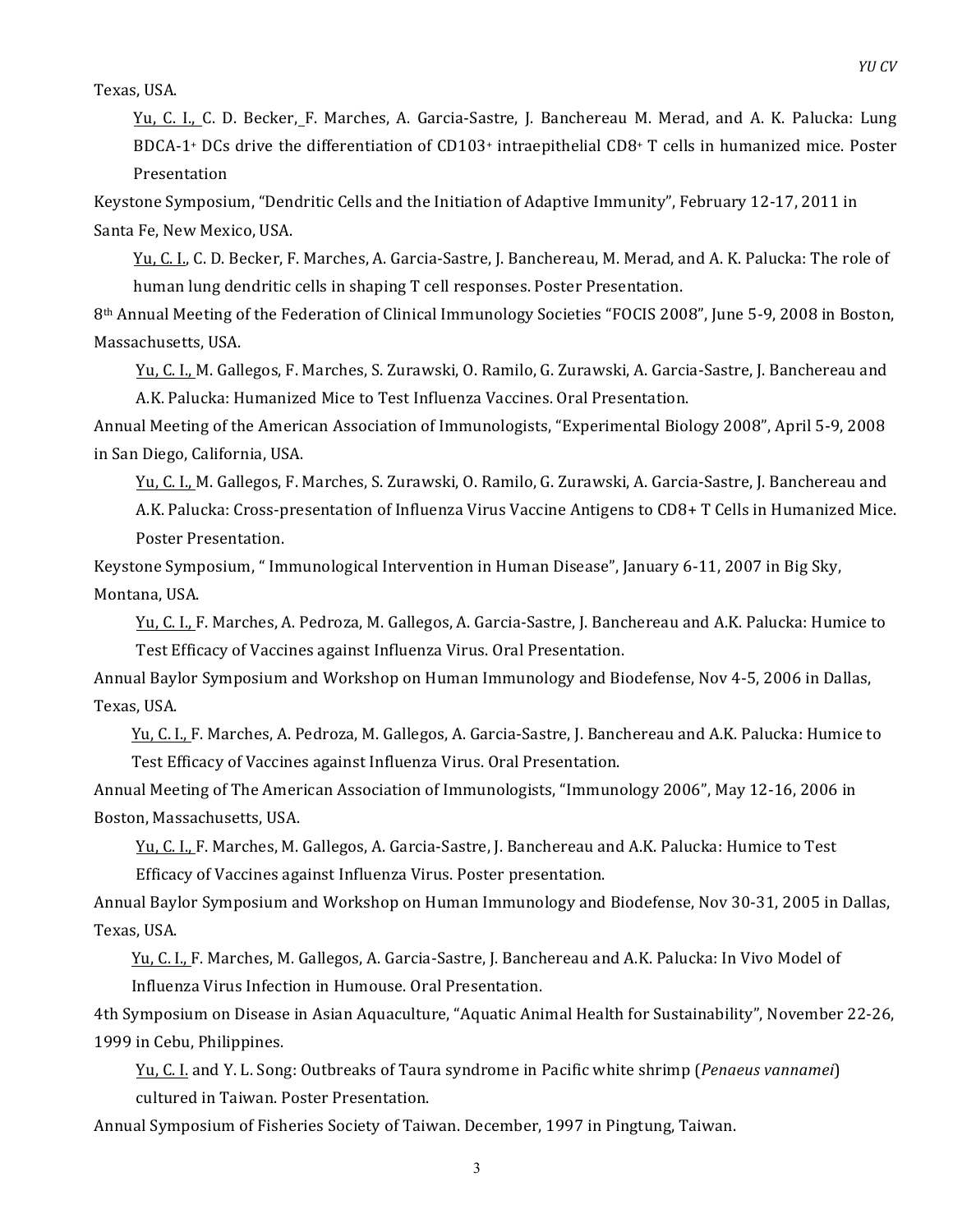Yu, C. I. and Y. L. Song: Establishment of ELISPOT in grouper. Oral Presentation.

#### **VII. Publications**

#### A. **Referred papers**

- **Yu, C. I., C. Becker, P. Metang, F. Marches, Y. Wang, T. Hori, J. Banchereau, M. Merad, and A. K. Palucka. 2014.** Human CD141+ Dendritic Cells Induce CD4+ T Cells To Produce Type 2 Cytokines. *J Immunol* 193: 4335-4343.
- Banchereau, R., N. Baldwin, A. M. Cepika, S. Athale, Y. Xue, C. I. Yu, P. Metang, A. Cheruku, I. Berthier, I. Gayet, Y. Wang, M. Ohouo, L. Snipes, H. Xu, G. Obermoser, D. Blankenship, S. Oh, O. Ramilo, D. Chaussabel, J. Banchereau, K. Palucka, and V. Pascual. 2014. Transcriptional specialization of human dendritic cell subsets in response to microbial vaccines. Nat Commun 5: 5283.
- Wu, T.C., K Xu, R. Banchereau, F. Marches, **C. I. Yu**, J. Martinek, E. Anguiano, A. Pedroza-Gonzalez, G. J. Snipes, J. O'Shaughnessy, S. Nishimura, Y.J. Liu, V. Pascual, J. Banchereau, S. Oh, K. Palucka. 2014. Ligation of dectin-1 on tumor infiltrating dendritic cells promotes breast cancer rejection. Cancer Immunology Research, 2 (5), 487-500.
- **Yu, C. I., C. Becker, Y. Wang, F. Marches, J. Helft, M. Leboeuf, E. Anguiano, S. Pourpe, K. Goller, V. Pascual, J.** Banchereau, M. Merad, A. K. Palucka. 2013. Human CD1c+ dendritic cells drive the differentiation of  $CD103 + CD8 +$  mucosal T cells via TGF- $\beta$ . Immunity, 38, 818-830.
- Lin, Y.L., **C. I. Yu,** Y. C. Hu, T. J. Tsai, Y.C. Kuo, W. K. Chi, A. N. Lin, and B. L. Chiang. 2012. Enterovirus type 71 neutralizing antibodies in the serum of macaque monkeys immunized with EV71 virus-like particles. Vaccine, 30, 1305-1312.
- **Yu, C. I.**, and B. L. Chiang. 2010. A new insight into hepatitis C vaccine development. Journal of Biomedicine and Biotechnogloy, doi:10.1155/2010/548280. Review.
- Matsui, T., J. E. Connolly, M. Michnevitz, D. Chaussabel, **C. I. Yu**, C. Glaser, S. Tindle, M. Pypaert, H. Freitas, B. Piqueras, J. Banchereau and A. K. Palucka. 2009. CD2 distinguishes two subset of human plasmacytoid dendritic cells with distinct phenotype and functions. Journal of Immunology, 182, 6815-6823.
- Frleta, D., C. I. Yu, E. Klechevsky, J. Banchereau, and A. K. Palucka. 2009. Influenza virus and poly I:C inhibit presentation of endogenous antigens derived from infected dead cells captured by human dendritic cells. Journal of Immunology, 182, 2766-2776.
- **Yu, C. I.**, M. Gallegos, F. Marches, G. Zurawski, O. Ramilo, A. Garcia-Sastre, J. Banchereau, and A. K. Palucka. 2008. Broad influenza-specific CD8+ T-cell responses in humanized mice vaccinated with influenza virus vaccines. Blood, 112, 3671-3678.
- Aspord, C., C. I. Yu, J. Banchereau, and A. K. Palucka. 2007. Humanized mice for the development and testing of human vaccines. Expert Opinion on Drug Discovery, 2 (7), 949-960. Review
- Song, Y. L, C. I. Yu, T. W. Lien, C. C. Huang and M. N. Lin. 2003. Haemolymph parameters of Pacific white shrimp (Litopenaeus vannamei) infected with Taura syndrome virus. Fish and Shellfish Immunology, 14 (4), 317-331.